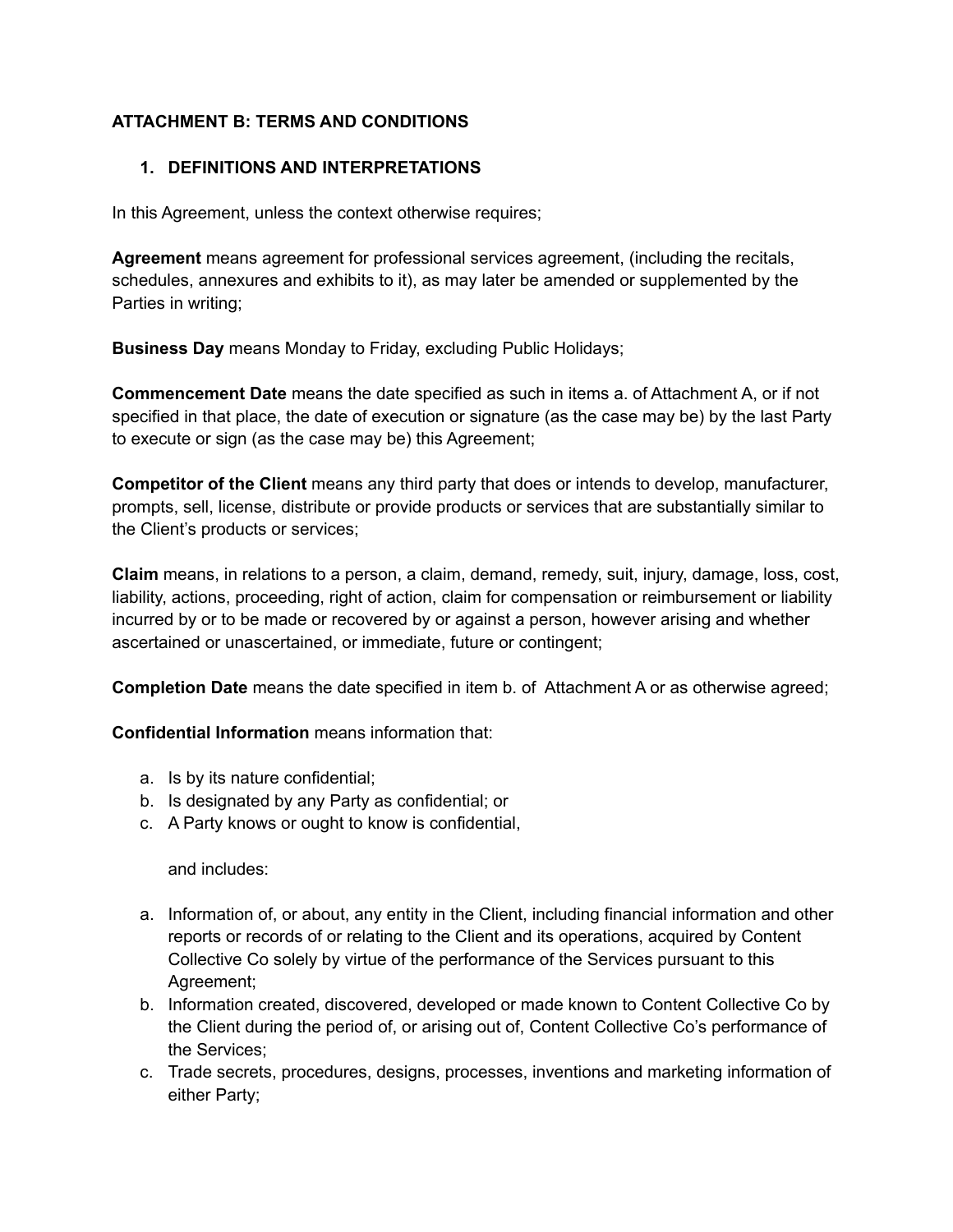- d. Matters of a technical nature, research and development details, financial statements, books and records, details of asset holding, liabilities, planning, management, marketing and promotional procedures, quotations, concepts, methods, Customer information, systems, databases and all sources of computer hard and software either Party;
- e. Information relating to either Party's customers and Content Collective Co's including, lists of customers and Content Collective Co's, details of contracts and dealings with customers and Content Collective Co's and other parties; and
- f. Any other information classifiable in equity as confidential information;

**Client Intellectual Property** means pre-existing Intellectual Property of the Client used in but not created as part of the development of the Deliverable by Content Collective Co, including the look and feel of the Clients website;

**Defect** means any performance characteristic of a Deliverables which makes the whole or any part of the Deliverables materially inoperable or unable to meet or materially inconsistent with the Project Specifications. **Defective** has a corresponding meaning;

**Deliverables** means an item, whether module development, software, website design, documentation, data migration services or otherwise, to be delivered or supplied by Content Collective Co under this Agreement, including those items specified in the Project Specifications;

**Deliverables Acceptance Date** means the date on which the Client must give notice to Content Collective Co confirming acceptance of the Deliverable provided or, if any Defects are located, give notice for Content Collective Co to rectify such Defects;

**Expenses** means any expenses incurred by Content Collective Co in performing the Services;

### **Intellectual Property** means:

- a. Copyright;
- b. All rights conferred under statue, common law or equity in relation to inventions (including patents);
- c. Registered and unregistered trademarks;
- d. Registered or unregistered designs;
- e. Circuit layouts
- f. Confidential information; and
- g. All other rights resulting from intellectual activity in the industrial, scientific, literary or artistic fields;

**Force Majeure** means any event beyond the reasonable control of the Party affected and includes any event due to natural causes that happens independently of human intervention;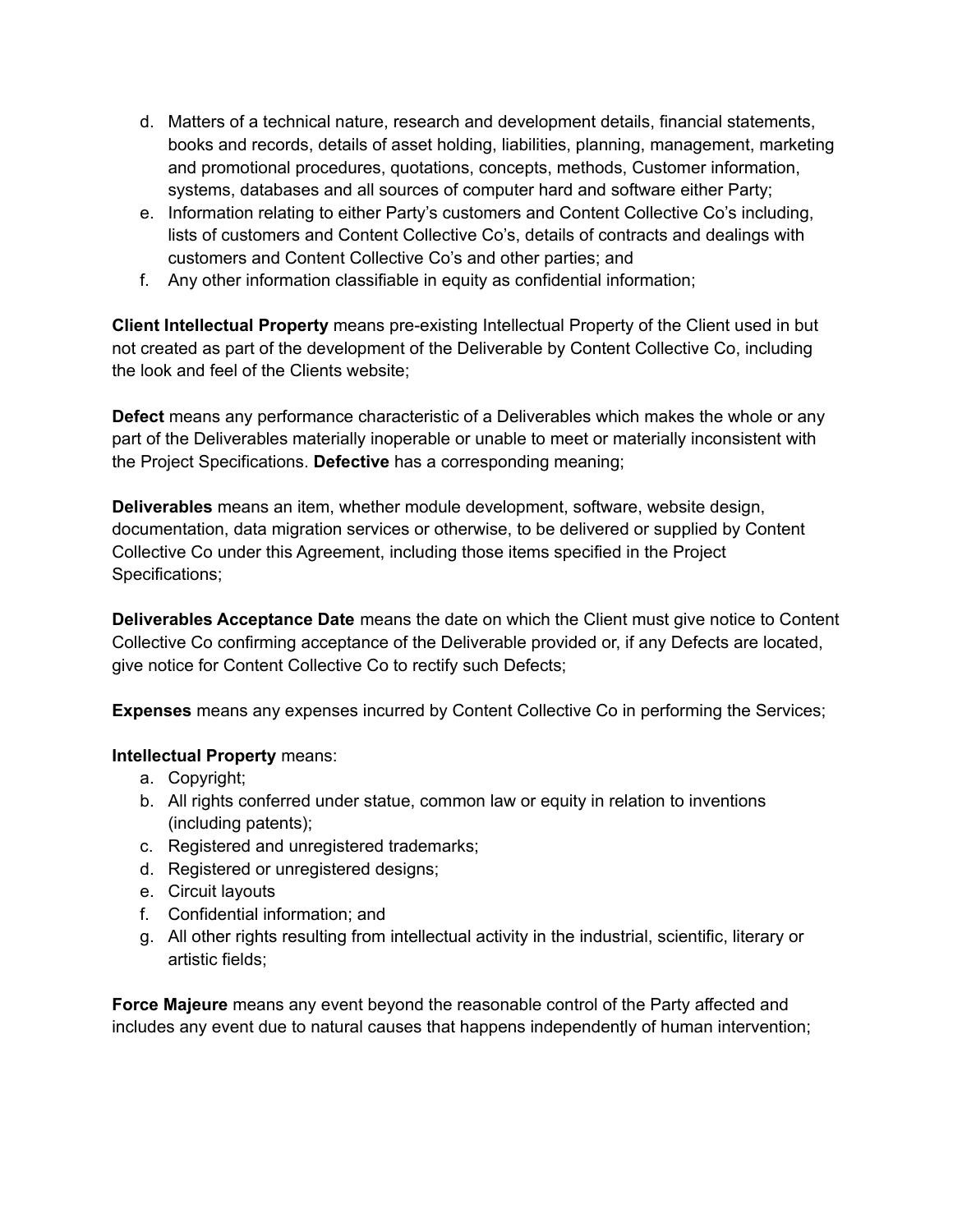**GST** means any tax, levy, charge or impost levied on the value of any facilities, Deliverables, services or other things supplied by Content Collective Co to the Client under this Agreement by any other Bill or Act of the Parliament of the Commonwealth of Australia;

**Material** means any material, whether tangible or intangible, and includes:

- a. Documents, records, equipment and any other Deliverables; and
- b. Software (whether in human or machine readable form), data and any other information;

**Services** means services provided or to be provided by Content Collective Co to the Client in accordance with the Project Specifications, including the development and/or delivery of any Deliverables.

**Payment** means the fees payable to Content Collective Co for Services performed as referred to in Attachment A;

**Project Specifications** means the Project Specifications as referred to in Attachment A;

**Taxes** means all taxes imposed by any government or authority of Australia or elsewhere including, but not limited to, all income tax, PAYG tax, capital gains tax, stamp duty, financial institutions duty, Customer tax, payroll tax and GST;

**Tax Invoice** means an invoice that has been submitted to the Client and:

- a. The amount claimed in the tax invoice is due for payment pursuant to this Agreement;
- b. The tax invoice complies with the requirements of the GST law;
- c. Term means the period from the Commencement Date to the Completion Date unless otherwise terminated earlier by either party pursuant to Clause 9 of this Agreement;

**Termination Payment** means the fees payable by the Client to Content Collective Co on termination of this Agreement pursuant to Clause 9, as calculated under item 4(c) of Clause 9;

**Third Party Materials** means textual, graphical, audio or like materials, together with any software, which is incorporated into a Deliverables;

**Third Party Rights** means Intellectual Property Rights owned by or licensed to third parties including:

- a. Computer programs owned by third parties and licensed by Content Collective Co and any subcontractors of Content Collective Co to develop a Deliverables; and
- b. Any literary, dramatic, artistic and musical works owned by third parties and licensed to Content Collective Co for inclusion in a Deliverables;

**Third Party Software** means any computer program or modification or enhancement of a computer programs, which is not owned by Content Collective Co or a related corporation of Content Collective Co and which is used by the Content Collective Co in connection with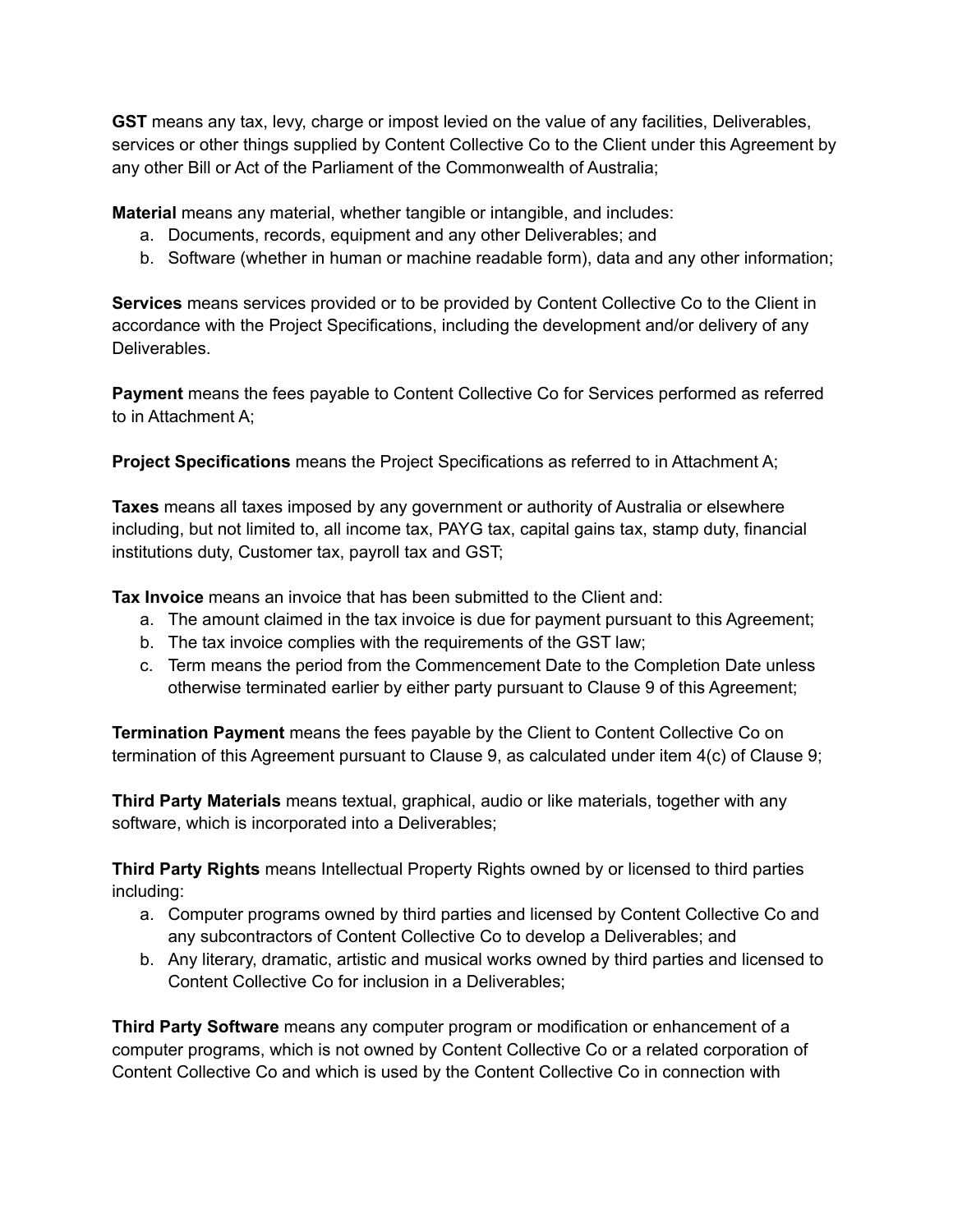performing the Services, or which is at any time supplied to the Client by Content Collective Co or its subcontractors or incorporated into a Deliverables;

**Work Product** means the finished product, as well as any drafts, texts, graphics, photos, videos, designs, visual elements, trademarks, code and anything else that Content Collective Co works on, conceives, creates, designs, develops, invent or reduces to practice as part of this practice.

### **2. SERVICES**

Content Collective Co will:

- a. Provide the Services to the Client;
- b. Develop and provide to the Client the Deliverables; and
- c. Deliver the Services in accordance with:
	- I. The Project Specifications
	- II. The other terms and conditions of this Agreement (including any Change Requests).

### **3. PROJECT**

- **3.1 Project**. Content Collective Co will provide to the Client:
	- a. Services in the form of Ongoing Works in accordance with the Project Specifications.
	- b. Deliverables which conform to the requirements specified in the Project Specifications.

**3.2 Time Frame.** Content Collective Co must provide the Services and Deliverables required under Clause 3.1 to the Client by no later than the Completion Date.

**3.3 Deliverables Acceptance Date.** The Client must notify Content Collective Co within 7 days from receipt of the Services if it confirms acceptance of the Deliverables as provided or, if any Defects are located, give notice for Content Collective Co to rectify such Defects.

**3.4 Change Requests**.The client must notify Content Collective Co at least two weeks prior to the Completion Date of any Change Requests. Content Collective Co will provide the Client with a quote for any additional Payments or Expenses associated with the Change Requests within one week. Content Collective Co will not commence any works under the Change Requests until the quote is accepted in writing by the Client.

### **PAYMENTS AND EXPENSES**

- **a. Payment Terms**. Content Collective Co will charge clients upfront. Payment must be received before work commences.
- **b. Reimbursement of Expenses.** The Client will reimburse Content Collective Co's expenses. Expenses do not need to be pre-approved by the Client.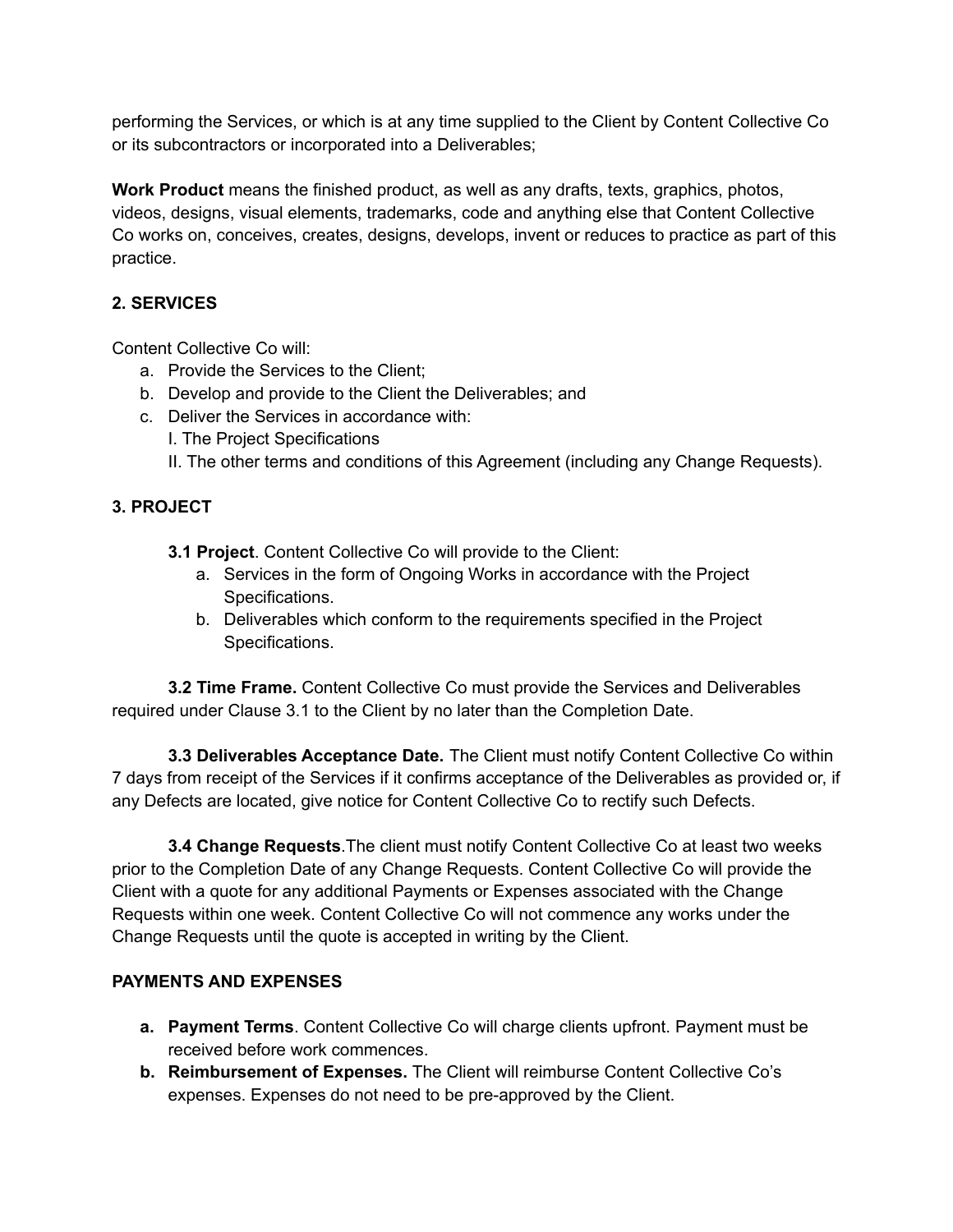**c. Termination Payment.** The Client will pay Content Collective Co for the work done up until when the Contract ends and will reimburse COntent Collective Co for any agreed-upon, non-cancellable expenses.

**4.1** The Client must pay the Payment to Content Collective Co upon completion of the Project according to the Project Specifications.

**4.2** Pursuant to Clause 4.1, Content Collective Co will invoice the Client for work done monthly. The Client will pay the amount owed within 14 days of receiving the invoice.

**4.3** In the event that payment required under Clause 4.2 is not made within the required time frame, an additional amount of a late fee of 3.0% per month on the outstanding payment is due.

**4.4** The Client agrees to pay for the documented expenses in the Project Specifications and for any other expenses Content Collective Co may incur after receiving authorisation and approval from the Client in writing.

### **5. OWNERSHIP AND RIGHTS**

- **a. Ownership.** The Client Owns All Work Product.
- **b. Permitted Use by Content Collective Co.** Once Content Collective Co gives the work product to the Client and is paid in full, Content Collective Co will only have rights to the work outlined here: The Client gives Content Collective Co permission to use the work product as part of the Content Collective Co's portfolio and websites, in galleries, and in other media, so long as it is to showcase Content Collective Co's work and not for any other purpose. Content Collective Co is not allowed to sell or otherwise use the work product to make money or for any other commercial use. The Client is not allowed to take back this license, even after the Contract ends.
- **c. Credit to Content Collective Co.** The Client is under no obligation to give credit to Content Collective Co each time it published the work product.

**5.1 Assignment.** Content Collective Co agrees to assign and hereby assigns, absolutely and beneficially to the Client all rights, titles and interests to all existing and Intellectual Property Rights arising out of the Deliverables. The Client agrees that Content Collective Co may use the Deliverables for the purpose outlined in item 5(b) above.

**5.2 Proof of Ownership.** Content Collective Co agrees to assist the Client to prove ownership of the Deliverables if required in the future provided that any required expenses are paid by the Client.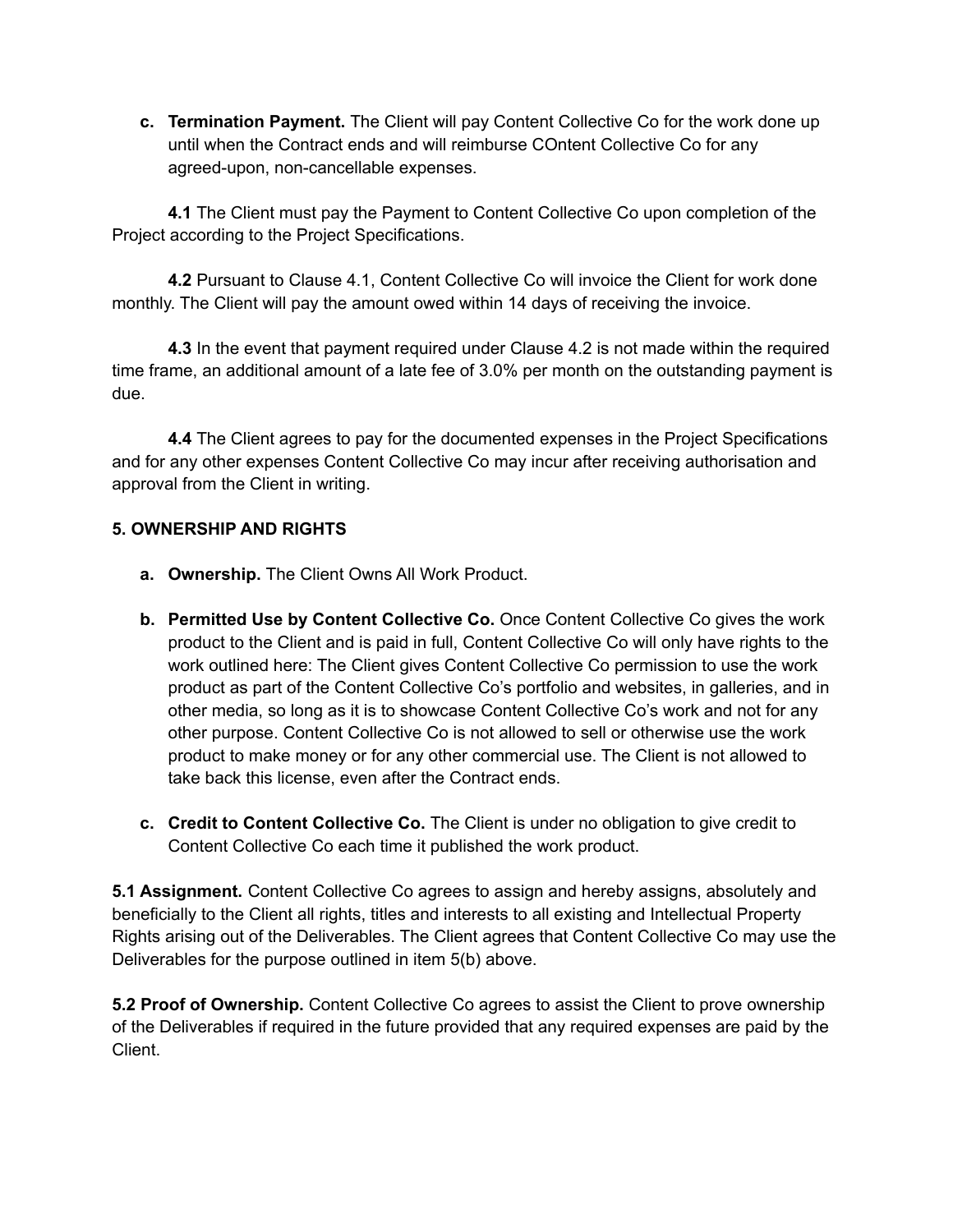**5.3 Pre-Existing Material.** This Agreement does not affect any pre-existing Intellectual Property rights owned by Content Collective Co or licensed from a third party which may be used to create the Deliverables and performance of the Services or part of the Deliverables.

**5.4 Content Collective Co's Right to use IP.** The Client agrees to grant permission for Content Collective Co to use the Client's Intellectual Property for the sole purpose of the creation of the Deliverables and performance of the Services or part of the Deliverables.

**5.5 Content Collective Co's Rights.** Permitted Uses The Client grants permission in the form of a license for Content Collective Co to use the Deliverables in the following ways: The Client gives Content Collective Co permission to use the work product as part of the Content Collective Co's portfolio and websites, in galleries and in other media, so long as it is to showcase Content Collective Co's work and not for any other purpose. Content Collective Co is not allowed to sell or otherwise use the work product to make money or for any other commercial use. The Client is not allowed to take back this license, even after this Contract ends.

## **COMPETITIVE ENGAGEMENTS**

**6.1.** Content Collective Co agrees not to provide work or services for a Competitor of the Client until this Contract ends, unless Content Collective Co obtains written pre-approval from the Client.

# **7. NON-SOLICITATION**

**7.1** For the duration of this Contract, Content Collective Co agrees to:

- a. Encourage or induce any of the Client's employees or service providers to stop working for the Client;
- b. Encourage or induce any of the Client's customers or clients to stop doing business with the Client; or
- c. Employ or engage anyone who has worked for the Client within six months of the Completion Date.

**7.2** Clause 7.1 applies to actions taken by Content Collective Co for itself or on behalf of Third Parties.

**7.3** Clause 7.1(c) is not breached if Content Collective Co hires a former Client employee not directly linked to this project through general advertisements to the public.

# **8. REPRESENTATIONS**

**8.1 Authority to Enter Into Contracts.** The Parties warrant that they each have the authority to enter into this Agreement and perform all of the obligations required.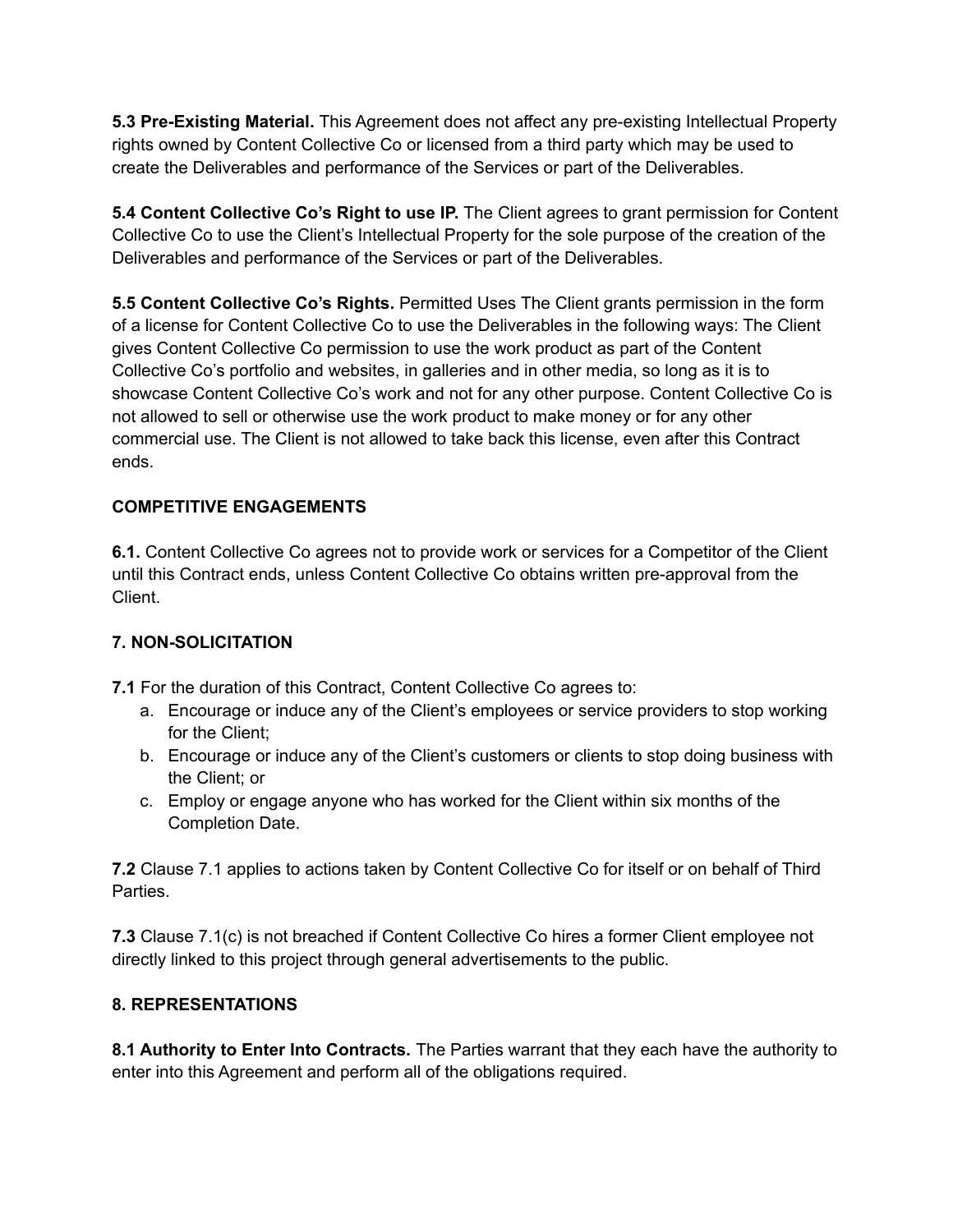**8.2 Degree of Skill, Care and Diligence.** Content Collective Co represents and warrants that it will perform the Services with the degree of skill, care and diligence expected of a consultant experience in providing the same or similar services; that it will comply with any applicable laws and standards relating to the performance of the Services; and that any materials supplied will be reasonably fit for the purpose for which they are supplied.

**8.3 No infringements of Intellectual Property Rights - Content Collective Co.** Content Collective Co warrants that the Deliverables, the performance of the Services and the Deliverables will not infringe the Intellectual Property Rights of any person including any Third Party Rights, Materials or Software.

**8.4 Compliance with Laws and Defamation.** Content Collective Co warrants that the creation of the Deliverables, performance of the Services or delivery of the Deliverables will comply with the laws of Australia and that none of the material created will be defamatory or obscene.

**8.5 Client Review.** The Client warrants that it will review the Deliverables, answer any questions regarding the Project Specifications and provide feedback within a reasonable timeframe if requested.

**8.6 No Infringements of Intellectual Property Rights - Client.** The Client warrants that any material provided to Content Collective Co for the purpose of incorporation into the Deliverables will not infringe the Intellectual Property Rights of any person including any Third Party Rights, Materials or Software.

### **9. TERM AND TERMINATION**

**9.1 Termination Clause.** This Agreement commences or is deemed to have commenced on the Commencement Date, and continues until the end of the contract period or earlier termination in accordance with this Clause.

**9.2 Termination.** The Client may terminate this Agreement for any reason with 30 days written notice. Content Collective Co reserves the right to terminate this Agreement and discontinue work at any time. All written notice to the other Party must be in compliance with Clause 14.

**9.3** Content Collective Co must immediately cease working on the Deliverables if it sends or receives a notice under Clause 9 or unless otherwise agreed upon in writing.

**9.4 Ongoing Clauses.** The following Clauses may continue to apply even after termination of the Agreement pursuant to Clause 9:

- a. Clause 5 (Ownership)
- b. Clause 7 (Non-Solicitation)
- c. Clause 8 (Representations)
- d. Clause 11 (Confidential Information)
- e. Clause 12 (Limitation of Liability)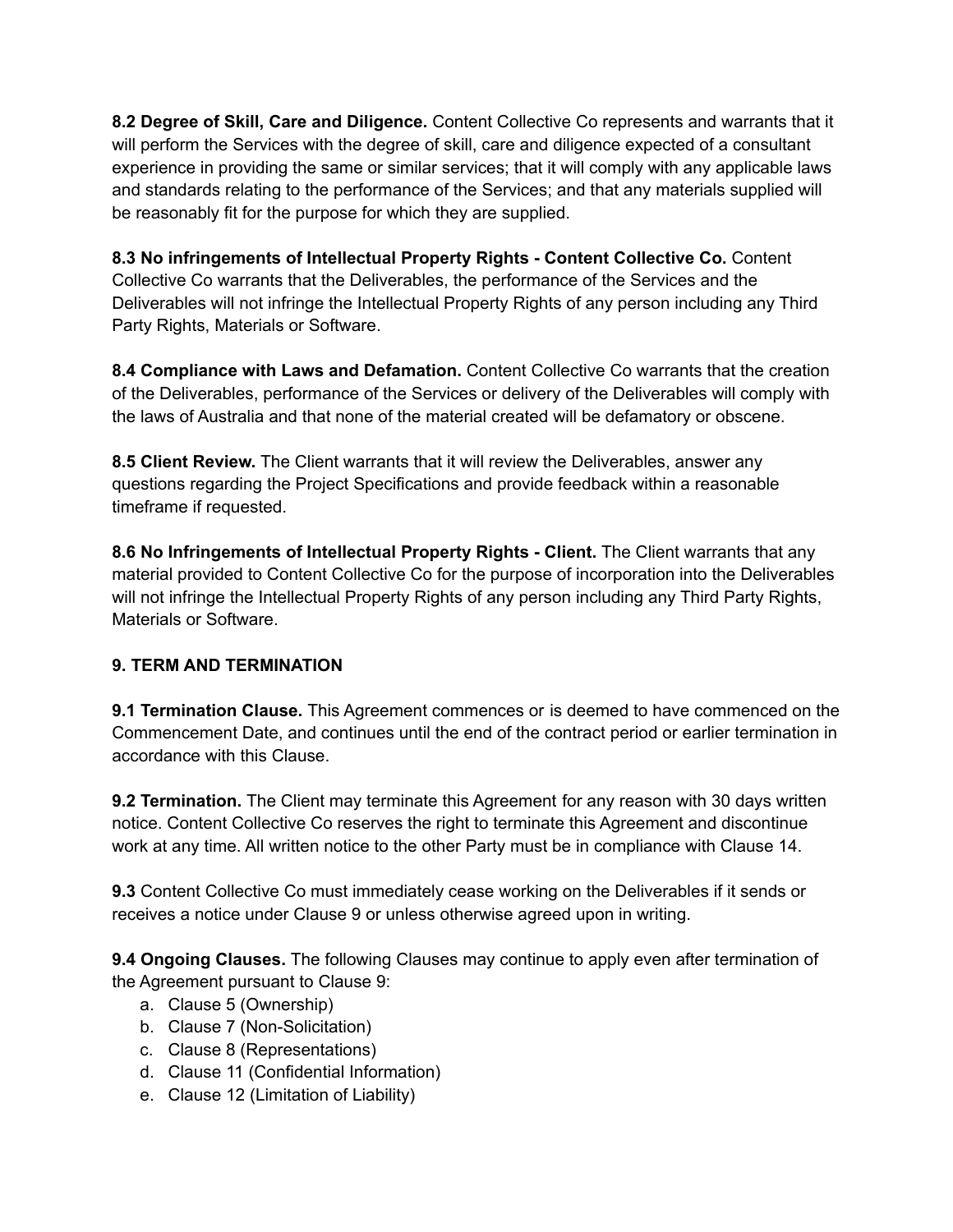- f. Clause 13 (Indemnity)
- g. Clause 15 (General)

**9.5 Payment for Termination**. If either Party elects to terminate this Agreement after the Commencement Date, then the Client must pay the outstanding amount for all the work undertaken up to and including the date of termination and have completed so far (including development work that is yet to be delivered as a Deliverable to the Client);

### **RELATIONSHIP OF PARTIES**

**10.1** The Parties agree that it is intended that this Agreement shall create the relationship of Client and Independent Contractor between them and that it is not their intention to create any other relationship and, in particular, the relationship of employer and employee or the relationship of partners. Content Collective Co shall not:

- a. Represent itself or allow itself to be represented as an employee or agent of the Client; or
- b. By virtue of this Agreement be or become an employee or agent of the Client.

**10.2** The Parties agree that:

- a. Content Collective Co will use its own equipment, tools and material to complete the work;
- b. Content Collective Co is responsible for the day to day performance and operation of the project;
- c. The Client will not intervene and control the way in which Content Collective Co carries out the work; and
- d. The Client will not provide Content Collective Co with any training.

**10.3** Neither Party can bind the other to any agreement with a third party.

### **CONFIDENTIAL INFORMATION**

**11.1** Content Collective Co agrees to keep the Confidential Information provided to it or obtained by it pursuant to or as a result of this Agreement strictly confidential and not to disclose or divulge the same to any other person or entity except if disclosure is required by law.

**11.2** Both the Client and Content Collective Co agree to keep Confidential Information relating to a Third-Party provided or obtained as a result of this Agreement strictly confidential and not to disclose or divulge the same to any other person or entity except if disclosure is required by law.

**11.3** Each Party must also:

- a. Use the Confidential Information, only for the purpose of this Agreement;
- b. Maintain the Confidentiality of the Confidential Information and ensure that the Confidential Information is not disclosed to or used for the benefit of any third party without the prior written consent of the other Party;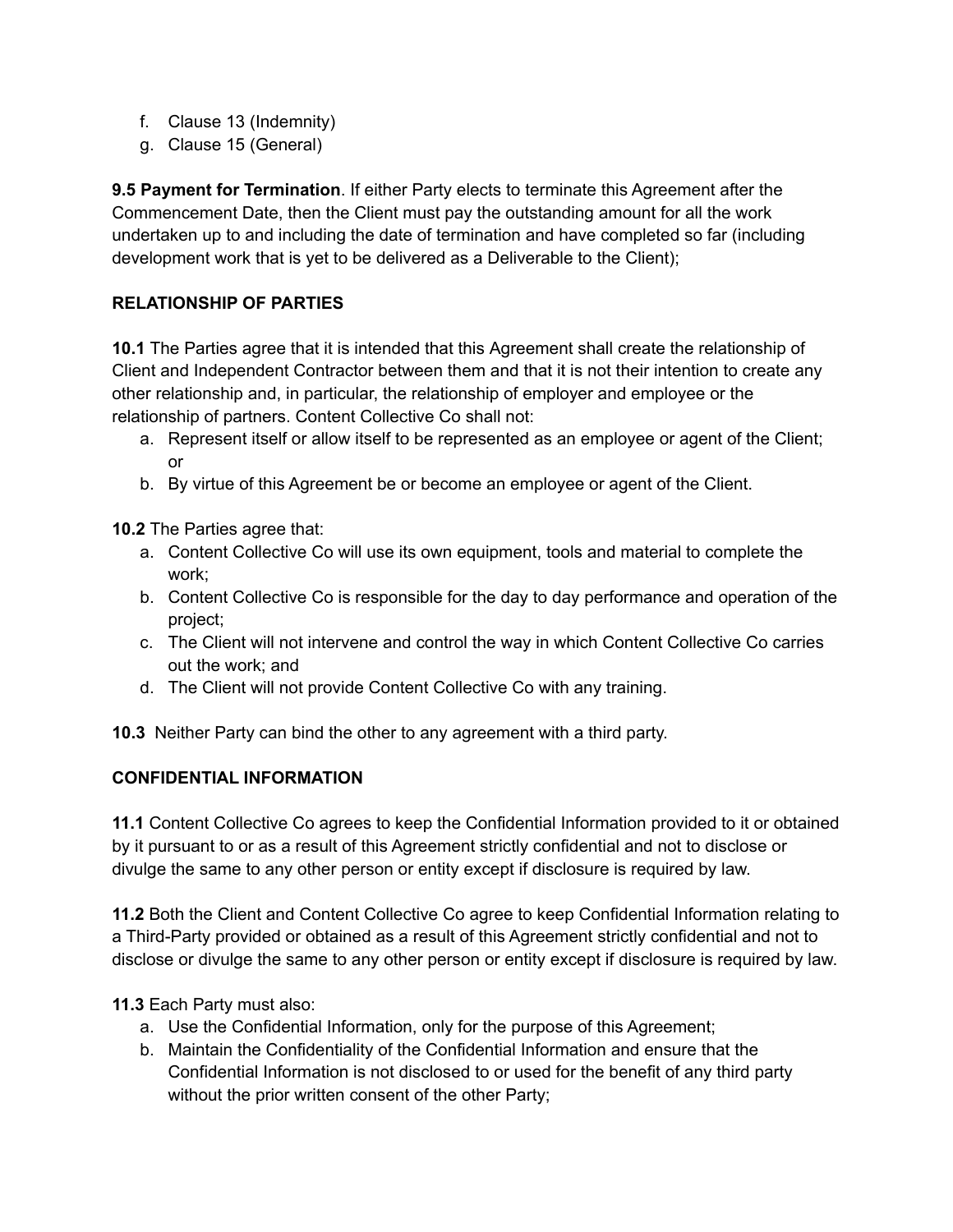c. Take all steps and do all things as may be necessary, prudent or desirable in order to safeguard the confidentiality of the Confidential Information.

### **12 LIMITATION OF LIABILITY**

Neither party is liable for breach-of-contract damages that the breaching party could not reasonably have foreseen when it entered this contract.

#### **13 INDEMNITY**

**13.1 Liability of Client**. The Client will not be liable to Content Collective Co for:

- a. Any variations to the Services or Deliverables made by Content Collective Co without the prior written approval of the Client;
- b. Any loss arising out of use of the Services or the Deliverables not performed in accordance with this Agreement; and
- c. The accuracy of resources, information or documents provided to or for the use of Content Collective Co.

**13.2 Liability of Content Collective Co.** Content Collective Co will not be liable to the Client for:

- a. In no circumstances will Content Collective Co be liable for any loss of interest, revenue, profit or any data, or for any consequential, indirect, incidental or special damages suffered by the Client relating to the subject matter of this Agreement, including but not limited to:
	- i. The maintenance of confidentiality of any and all access codes, log in details and passwords;
	- ii. The installation of security mechanisms to maximise the use of the Services;
	- iii. The failure of computer equipment, software or any other Deliverables used in connection with use of the Services;
	- iv. The unauthorized use of the Services, access codes, log in details and passwords;
	- v. The failure to achieve any goals through the use of the Services; and
- b. To the fullest extent permitted by law, Content Collective Co's liability to the Client (whether such liability is in contract, tort, negligence or for any breach of warranty, representation or statute) for any act or omission done in connection with the subject matter of this Agreement, will be limited in aggregate to an amount equal to any outstanding Fees.

**13.3 Indemnity of the Client.** Content Collective Co agrees to indemnify the Client on a full indemnity basis from and against all third party claims or proceedings arising out of:

- a. The work completed by Content Collective Co under this Agreement;
- b. A breach of Content Collective Co's obligations under this Agreement; or
- c. A breach of a Representation or Warranty under Clause 8 of the Agreement.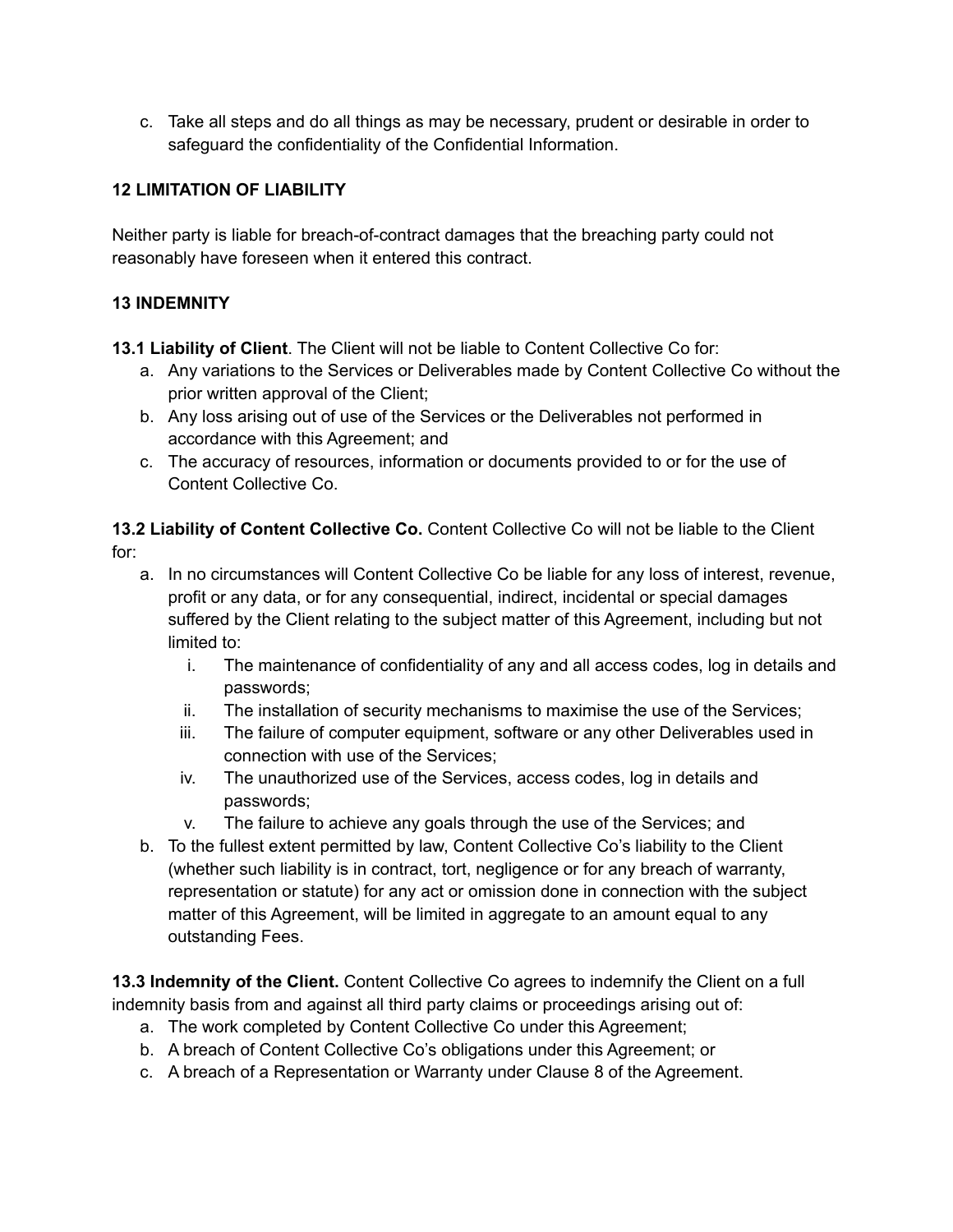**13.4 Indemnity of Content Collective Co.** The Client agrees to indemnify Content Collective Co on a full indemnity basis against any loss or damage from and against all third party claims or proceedings arising out of:

- a. A breach of the Client's obligations under this Agreement; or
- b. A breach of a Representation or Warranty under Clause 8 of the Agreement.

## **14. NOTICE**

**14.1 Form of Notice.** All notices and other communications by or to the Parties to this Agreement shall be in writing and signed by a director, secretary or other duly authorised officer or the solicitor of the party giving such notice or communication.

**14.2 Addresses for Notices.** Notices and communications may be delivered by hand or sent by post or email to the party to which it is addressed at the head of this Agreement or at such other address as the addressee may specify for such purpose to the other parties by notice in writing.

**14.3 Time of Service.** Such notices and communications shall be deemed to be duly given, served or made when the recipient has replied confirming receipt of the email.

## **15. GENERAL**

**15.1 Assignment.** Content Collective Co cannot assign its rights or delegate its obligations under this Agreement to a third party without first receiving the Client's written permission. The Client may assign its rights and delegate its obligations under the Agreement to a third party in the event that the Client is bought out or on-sells the work product to another party.

**15.2 Counterparts.** This Agreement may be executed in any number of counterparts and all of such counterparts taken together shall be deemed to constitute one and the same instrument.

**15.3 Further Assurances.** Each Party to this Agreement shall do all things necessary and sign, execute and deliver all deeds and other documents as may be legally necessary or reasonably required of it by notice from another Party to carry out and give effect to the terms and intentions of this Agreement and to perfect, protect and preserve the rights of the other Parties to this Agreement.

**15.4 Costs.** Each Party must bear its own costs of and incidental to the preparation and execution of this Agreement. Content Collective Co must pay all stamp duties or taxes of a similar nature on this Agreement.

**15.5 Force Majeure.** If by an act of Force Majeure a Party is unable to perform in whole or in part any obligation of this Agreement, that Party is relieved of that obligation to the extent and for the period that it is unable to perform and is not liable in respect of such inability.